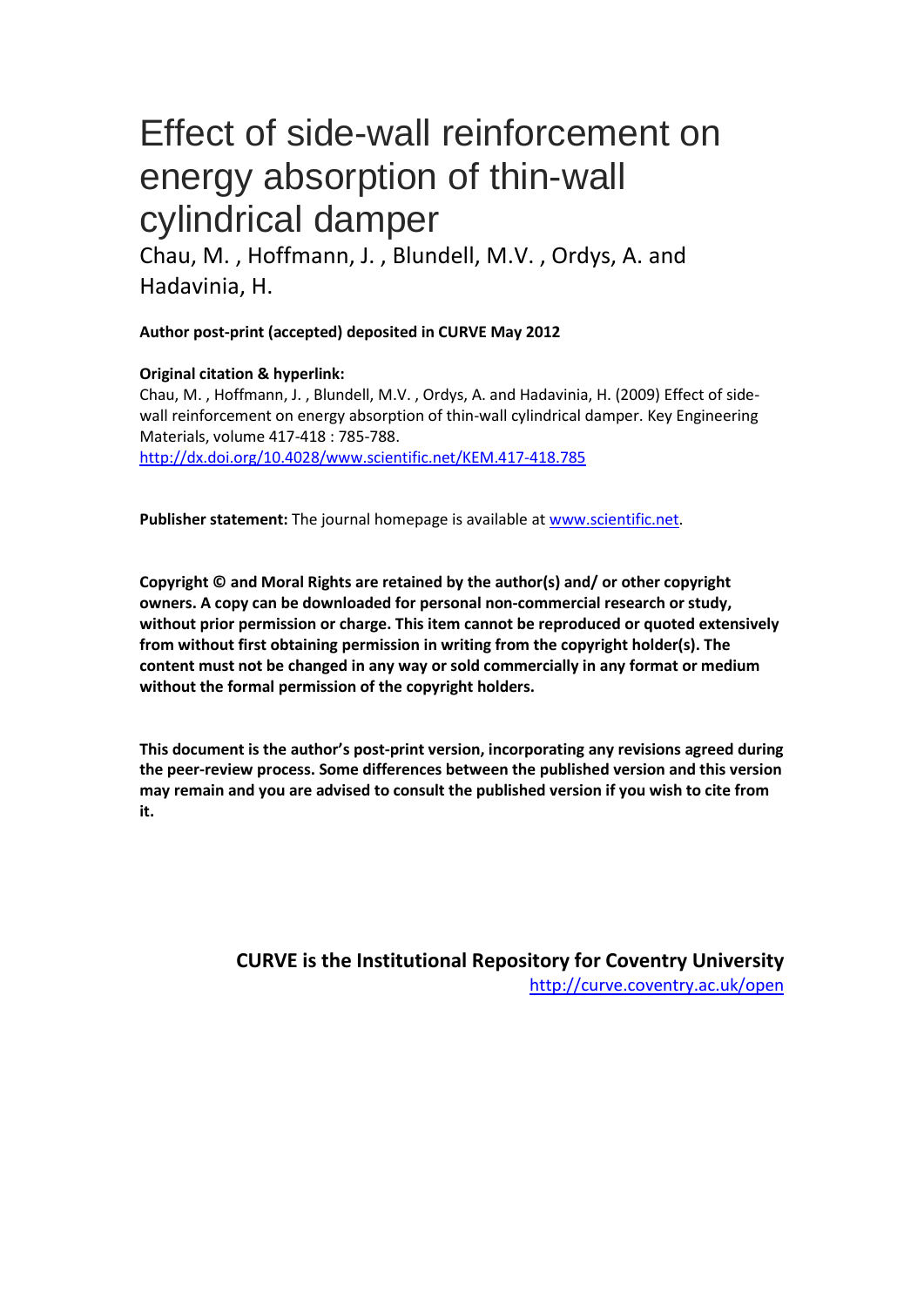# **Effect of Side-wall Reinforcement on Energy Absorption of Thin-wall Cylindrical Damper**

M. Chau<sup>1</sup>, J. Hoffmann<sup>2</sup>, M.V. Blundell<sup>3</sup>, A. Ordys<sup>1</sup>, H. Hadavinia<sup>1</sup>

<sup>1</sup> Faculty of Engineering, Kingston University, SW15 3DW, UK<br><sup>2</sup> Tavade Cassi Europe NV, Ernst Abbe Str. 2, D.66115 Sessbrüg Toyoda Gosei Europe NV, Ernst-Abbe-Str. 3, D-66115 Saarbrücken <sup>3</sup> Faculty of Engineering and Computing, Coventry University, Coventry CV1 5FB, UK

[m.chau@kingston.ac.uk,](mailto:m.chau@kingston.ac.uk) [joerg.hoffmann@tg-europe.com,](mailto:joerg.hoffmann@tg-europe.com) [m.blundell@coventry.ac.uk,](mailto:m.blundell@coventry.ac.uk) [a.ordys@kingston.ac.uk,](mailto:a.ordys@kingston.ac.uk) [h.hadavinia@kingston.ac.uk](mailto:h.hadavinia@kingston.ac.uk)

#### **Abstract**

This study is focused on modification of a conventional bumper damper to increase its energy absorbability. This bumper damper device is currently used on passenger vehicles for reducing structural damage, as well as part of the pedestrian protection system. A hollow aluminium cylinder with 2mm in thickness was subjected to a range of experiments. The energy absorption takes place as a ram displaces along the cylinder's bore, where the outer diameter of the ram is slightly wider than the inner diameter of this cylinder.

Results from laboratory experiments and ANSYS finite element software showed that the hollow cylinder absorbs 3.2 kJ energy, after the ram was displaced 80mm inside the cylinder. The damper is modified by attaching two metallic rings with 1mm thickness outside the cylinder surface to increase its crashworthiness, the addition of these rings resulted in increase of 16% in energy absorption.

**Keywords:** Damper, Energy absorption, Impact

## **Introduction**

Using damper on vehicles becomes one of favourable options for absorbing crash energy on modern vehicles. These dampers are normally hydraulic based, where the fluid inside the tube would take the impact energy, and prevent the vehicle structure from severe damage [1-7]. In order to increase the energy absorption, several ideas have been developed over past years; one of these ideas is modification of the damper body, by deforming part of the damper body to increase the energy absorption and to reduce the structural damage to the vehicle. However, these dampers are effective approximately up to a speed of 16 km/h and at higher crash speed, severe structural damage is still inevitable.

The work describes here is based on finite element simulation and experimental studies to improve the crashworthiness of the damper. Experimental and numerical results showed that by placing two rings on the outside of the damper body, the energy absorption capability will increase.

## **Description of the damper**

The damper studied in this paper is used in conventional vehicles, and it is made by Boge GmbH in Germany. The damper is composed of two parts, cylinder tube and outer tube, respectively. The outer tube contains a hydraulic chamber that stores hydraulic fluid. The inside cylinder tube is an air chamber that filled with nitrogen. A piston is located at the end of the cylinder tube for preventing the fluid and nitrogen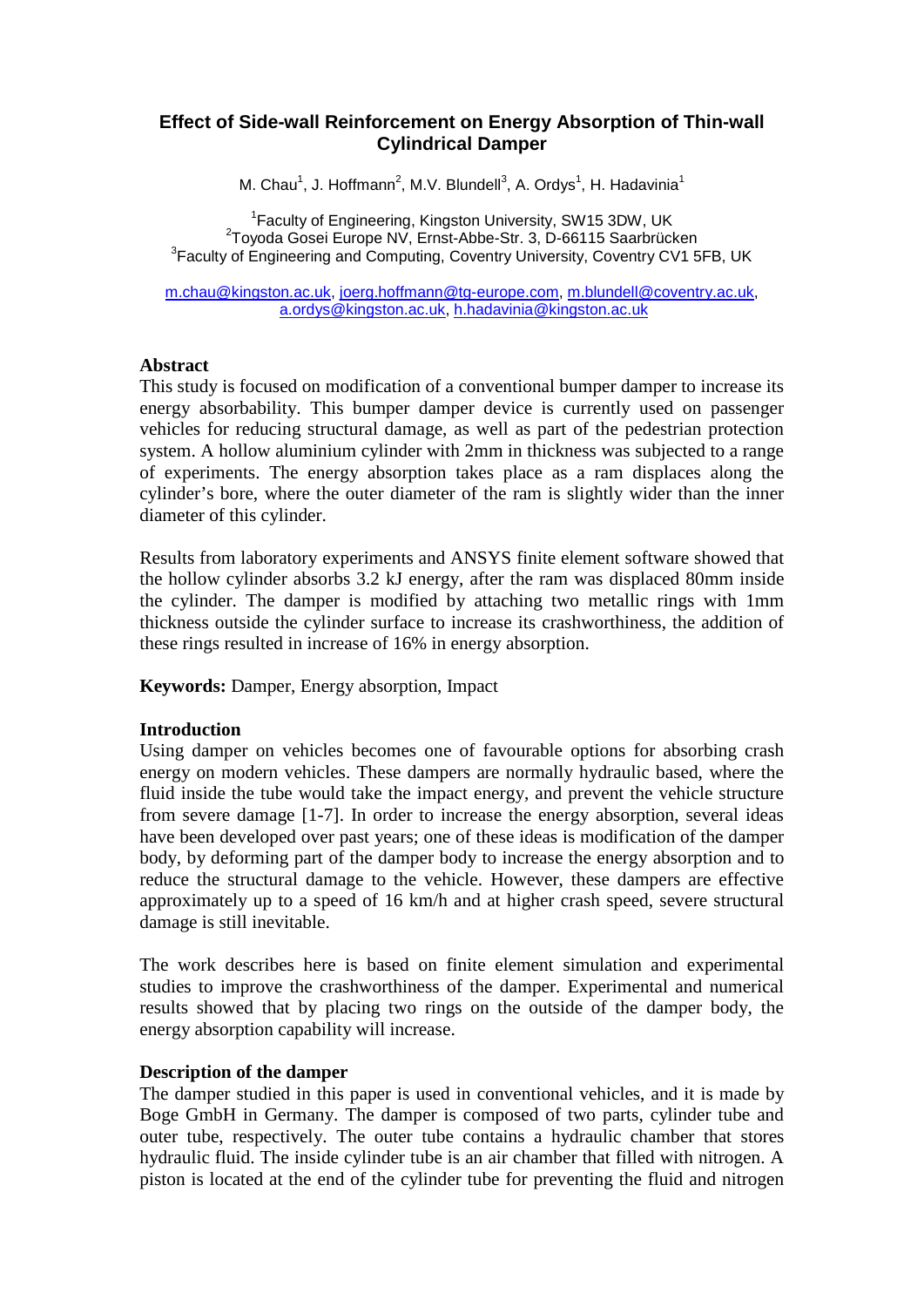mixed together, until the cylinder is pushed in, which will cause a chemical reaction that allows the nitrogen and fluid mixture absorb all the energy, and the structure remains undamaged.

The rear part of the damper is a hollow circular tube, which would be deformed by the cylinder as soon as the hydraulic force no longer withstands the impact force. The bore of the tube would be enlarged as the cylinder tube pushed in, these results in preventing the main frontal structure from severe damage up to the speed of approximately 16 km/h. In order to produce multi-stage kinetic energy absorption, the outer tube is modified by addition of two external rings. Hoffmann et al. [8] and Vetter et al. [9] have developed this device further for pedestrian safety protection.

# **Experimental and numerical studies**

Experimental works and ANSYS finite element software have been used to study the crashworthiness of the original and modified damper. The components that were subjected to testing were two metallic tubes, one being the bottleneck part of the outer tube (a cylinder) and the other being the ram piston (Figure 1). The cylinder was made of aluminium alloy 6060 with wall thickness of 2 mm [10].

The experimental tests were as follow; the tests were performed on a 100 kN universal testing machine at a speed of 1 mm/min with a maximum stroke of 80 mm. During the loading, the flange of the cylinder was widened while the force remains constant until the end of the 80 mm stroke. The constant load during energy absorption is a positive aspect of the original damper while the amount of energy absorption is not at a desirable level. The experimental and FEA results of original damper are presented in Figure 2.

In the next stage two reinforcement rings were added to the cylinder surface, in order to increase the energy absorption capability of the cylinder. These two rings are 2 mm thick each, and installed 15mm apart from each other.



Figure 1: ANSYS model of original (Left) and modified (right) cylinder

Similar to the original cylinder, the modified cylinder is deformed during the ram stroke of 80 mm along the cylinder axis. The two rings caused an increase in energy absorption by the cylinder as the area under the load-displacement has been increased. The experimental and FEA results for both original and modified outer tubes are compared in Figure 2. In the modified cylinder, the opening process of the first and the second rings are matched the experimental results.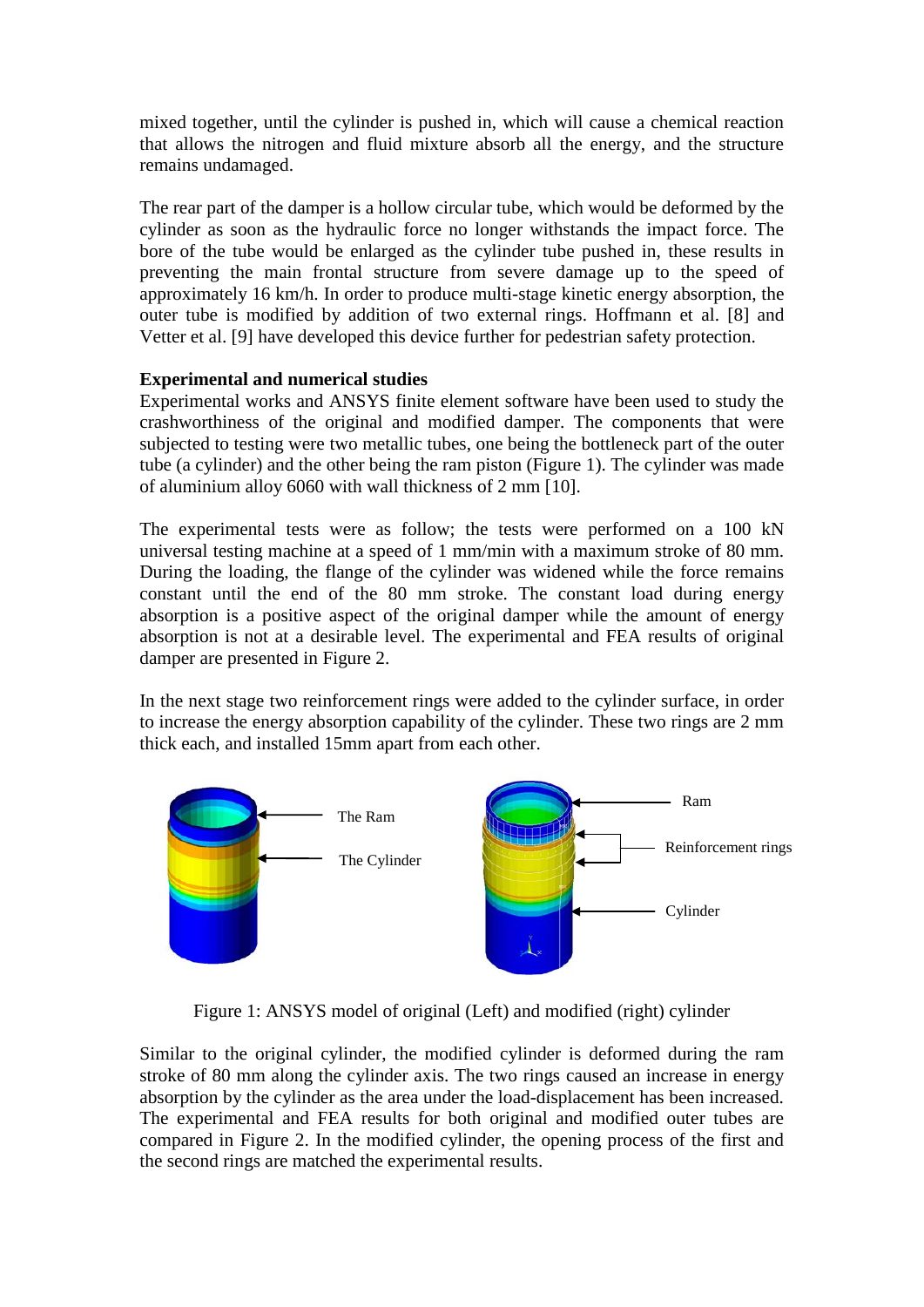

Figure 2: Comparison of experimental and FEA of original and modified cylinder

In Table 1 the mean force and specific energy absorption (SEA) of FEA results for the cylinder without the rings are compared with the experiments. The SEA results of FEA and tests are very close. Table 2 shows that the difference between SEA results from FEA has 4% error relative to experiments which is acceptable. The SEA of the modified cylinder is 16% higher than original cylinder.

| Original outer cylinder of the damper |                   |       |               |  |
|---------------------------------------|-------------------|-------|---------------|--|
|                                       | <b>Experiment</b> | FEA   | Error $(\% )$ |  |
| Mean force (kN)                       | 39.5              | 39.57 |               |  |
| SEA (kJ/kg)                           | 3.2               | 39    |               |  |

Table 1: Comparison of FEA and experiment of original damper

| Modified outer cylinder of the damper with two rings |                   |     |               |
|------------------------------------------------------|-------------------|-----|---------------|
|                                                      | <b>Experiment</b> | FEA | Error $(\% )$ |
| First peak (kN)                                      | 59                |     |               |
| Second peak (kN)                                     | 59                | 55  |               |
| Mean force (kN)                                      |                   |     |               |

**SEA (kJ/kg)** 3.8 3.65 4

Table 2: Comparison of FEA and experiment of modified damper

#### **Conclusion and future work**

In this work it has been shown that the crashworthiness of the metallic tube as part of the damper can be improved by incorporating reinforcement rings to the cylinder wall. As the damper is fixed to the front of both longitudinal beams of a vehicle, in order to avoid severe structure damage in low speed crashes, the modification investigated here resulted in a 16% increase of damper energy absorption as soon as the tube has